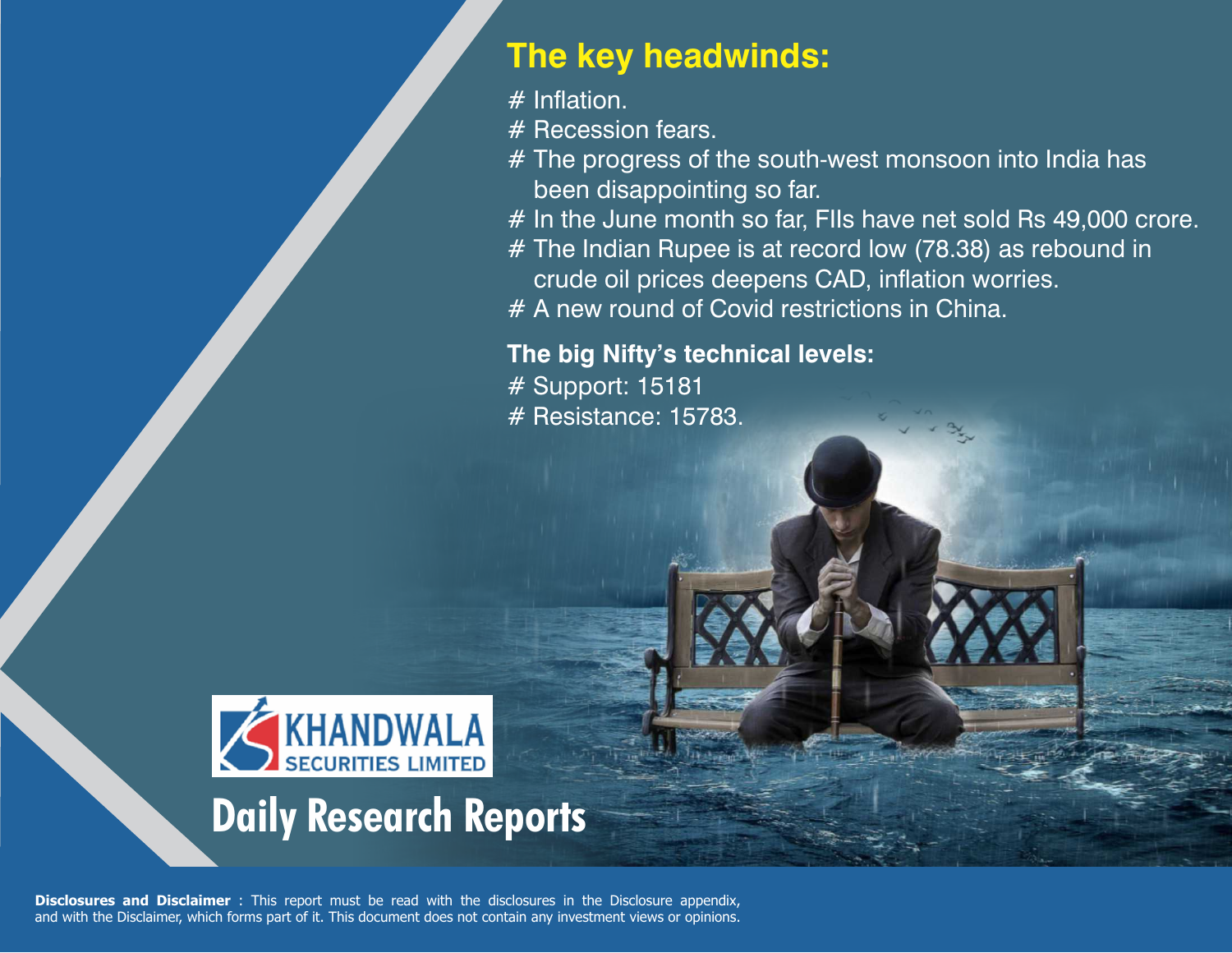

## **Morning KSL** 23rd June, 2022

## **Good Morning & Welcome to Thursday's trading session at Dalal Street, dated 23rd of June 2022.**

The good news this this Thursday morning is that **WTI crude oil prices have fallen more than 7% in overnight trade towards \$102 per barrel,** hitting their lowest levels in a month. Oil prices had recently made a high of \$123.7.

But digging deeper, the fall in oil prices are amid mounting concerns that rising US interest rates aimed at curbing soaring inflation would cause a recession and slowdown in oil demand.

Please note, the Indian Rupee is at record low (78.38) as rebound in crude oil prices deepens CAD, inflation worries. The RBI's assumption is of \$105 a barrel for its full-year inflation projections

So, that brings us to our call of the day which suggests the trading theme at Dalal Street will revolve around:

- 1. Inflation, inflation and Inflation.
- 2. Recession fears.

Meanwhile, the minutes of the MPC's June 5-8 meeting expectedly showed an increased degree of concern among members regarding upside risks to India inflation amidst surging commodity prices. MPC aims to bring CPI within target band by Q4.

FOMC Chairman Jerome Powell too promised to fight inflation and the positive takeaway is that he sees strength in U.S economy. Fed is strongly committed to bringing inflation back down, moving expeditiously to do so. Fed's Powell says ongoing interest rate increases will be appropriate.

Pace of future rate increases by Fed will continue to depend on incoming data and evolving economic outlook. Powell says will make decisions meeting by meeting.

## **Now, before we get into details, here is the preferred trade on Nifty and Bank Nifty:**

**# Nifty (15413):** Buy at CMP. Strict stop at 15111. Targets 15557/15783. Aggressive targets at 16181-16477 zone.

**# Bank Nifty (32845):** Buy only above 33594. Strict stop at 32011. Targets 34175/34677. Aggressive targets at 35793 mark.

| <b>INDICES</b>              |       |          |  |  |  |  |
|-----------------------------|-------|----------|--|--|--|--|
| <b>Nifty</b>                | 15413 | $-1.44%$ |  |  |  |  |
| <b>Bank Nifty</b>           | 32845 | $-1.04%$ |  |  |  |  |
| <b>Nifty Auto Index</b>     | 10881 | $-0.85%$ |  |  |  |  |
| <b>Nifty FMCG Index</b>     | 36963 | $-0.95%$ |  |  |  |  |
| <b>Nifty Infra Index</b>    | 4467  | $-1.56%$ |  |  |  |  |
| <b>Nifty IT Index</b>       | 27488 | $-1.16%$ |  |  |  |  |
| <b>Nifty Media Index</b>    | 1818  | $-3.50%$ |  |  |  |  |
| <b>Nifty Midcap Index</b>   | 7120  | $-1.55%$ |  |  |  |  |
| <b>Nifty Metal Index</b>    | 4491  | $-4.87%$ |  |  |  |  |
| <b>Nifty Pharma Index</b>   | 11939 | $-1.32%$ |  |  |  |  |
| <b>Nifty Reality Index</b>  | 376   | $-2.19%$ |  |  |  |  |
| <b>Nifty Smallcap Index</b> | 8139  | $-1.41%$ |  |  |  |  |
| <b>Sensex</b>               | 51823 | $-1.35%$ |  |  |  |  |
| <b>SGX Nifty</b>            | 15481 | 0.60%    |  |  |  |  |

## **Outlook for the Day**

Volatile session likely

| <b>Nifty Outlook</b> |                        |  |  |  |
|----------------------|------------------------|--|--|--|
| <b>Intraday</b>      | Neutral (15300-15601)  |  |  |  |
| <b>Medium Term</b>   | Neutral (14251-17001)  |  |  |  |
| <b>Long Term</b>     | Positive (12500-19001) |  |  |  |

| <b>Key Levels to Watch</b> |             |  |  |
|----------------------------|-------------|--|--|
| <b>Nifty Support</b>       | 15303/15181 |  |  |
| <b>Nifty Resistance</b>    | 15783/16181 |  |  |

| <b>Pivot Level</b> |       |  |  |  |  |
|--------------------|-------|--|--|--|--|
| <b>Nifty</b>       | 16211 |  |  |  |  |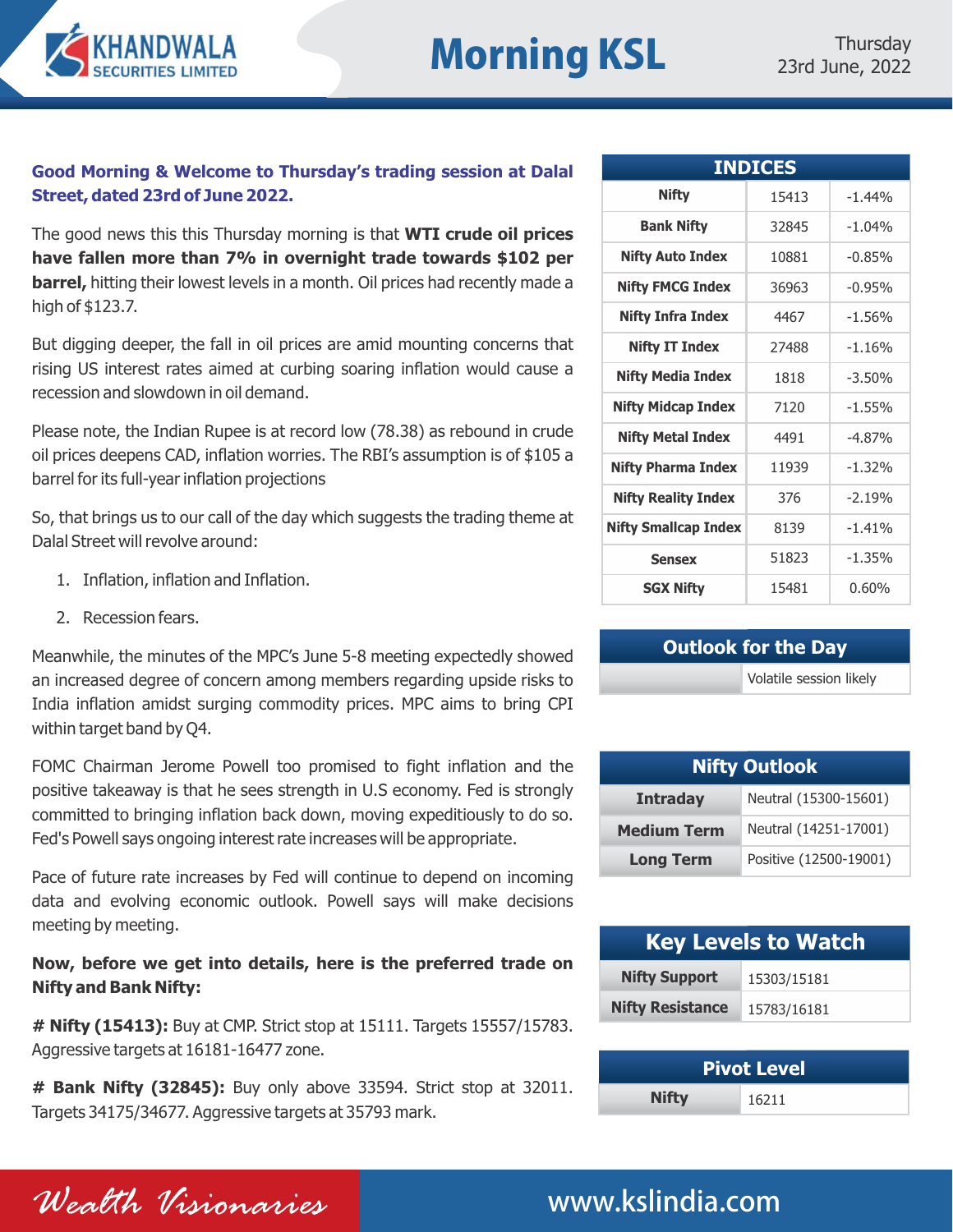

## **Outlook for Thursday: Volatility likely to be the hallmark.**

Meanwhile, the progress of the south-west monsoon into India after making landfall in the last week of May has been disappointing so far. The slow progress in many agriculture-heavy regions of the country could further shake investor confidence in the economy as well as fan concerns over inflation remaining higher for a longer period of time.

### **TOP SECTORS:**

# **Bullish Sectors:** IT.

# **Bearish Sectors:** Pharma, Media.

### **STOCKS IN FOCUS:**

# **BULLISH VIEW:** COROMANDEL INTERNATIONAL, HUL, BLUE STAR, GALAXY SURFACTANTS, FEDERAL BANK, MARUTI, M&M.

# **BEARISH VIEW:** BIOCON, BANDHAN BANK, BOSCH, DIXON, INDIA BULLS HOUSING FINANCE, RAIN INDUSTRIES, LUPIN

# Our **chart of day** is bearish on stocks like BIOCON, PI INDUSTRIES and DIXON TECHNOLOGIES with an interweek perspective.

## **WHAT TECHNICAL TELLS US ON NIFTY/SENSEX:**

### **Daily chart of Nifty:**



# **Nifty:** The devilish brew of rising rates, high inflation, and recession fears are seen having a negative impact on the technical landscape too.

## **Technical Strategy**

| <b>Galaxy Surfactants</b> | 2927       |
|---------------------------|------------|
| <b>Action</b>             | BUY        |
| <b>Target</b>             | 3501       |
| <b>Support</b>            | 2751/2501  |
| <b>Resistance</b>         | 3181/3701  |
| <b>Holding Period</b>     | 30-45 Days |

Incorporated in 1986, **Galaxy Surfactants** now commands a market cap of Rs 10,545 Crore.

**Galaxy Surfactants** is India's leading manufacturer of surfactants and specialty care ingredients for the Home and Personal Care industry. Company's products find application in personal care and home care products, including skin care, oral care, hair care, cosmetics, toiletries and detergent products. 9/10 Indian Consumers use Products which have Galaxy's surfactants or specialty care products atleast once in their Daily Routine.

The firm is serving 1750 clients and has presence in across 80+ countries. Galaxy Surfactants revenue share as on FY21 was a) Performance Surfactants (61%), b) Specialty Care Products (39%).

Going forward, the demand for performance surfactants is likely to remain strong amidst benefits from high growth in the FMCG industry, which is largely unaffected by economic cycles. The overall demand continued to remain robust as also the opening up of developing economies would aid higher growth in the Specialty segment as well.

The key positive catalyst continues to be the 55% of the revenue mix that comes from MNCs and most importantly, healthy return ratios (ROCE of 25% plus) coupled with robust earnings growth (13% CAGR over FY19-21E).

In Q1, the company displayed revenue growth of 36% YoY driven by a 16% YoY jump in performance surfactants while revenues from speciality chemicals (+96% YoY) almost doubled off last year's low base. There were slight volumes tapering in Q1FY21 with onset of COVID. We believe the challenges faced in 2QFY22 are transitory issues and performance should normalize in the coming quarters.

As the global economies slowly opened up, the volumes from Q2FY21 onwards picked up momentum and restored to pre-COVID levels.

The surfactant business is expected to grow to \$45 billion by 2024.

Technically, brace yourselves for a major breakout play from a probable classic 'flag pattern' breakout on the monthly charts. An impulse uptrend is seen forming on the daily time scale, with positive SAR series, with recent sequence of higher high/low intact on all time frames.

Add to that a bullish divergence and a rising stochastic signal (on weekly charts) with recent increase in volumes signaling a larger rebound. The 200 days Exponential Moving Average (EMA) of the stock on the daily chart is currently at 2945 zone. The level of Rs 2945 zone will act as a strong support and any successive close above these levels should attract lots of buying interest.

**Simply buy at CMP, and on dips between 2500-2600 zone, targeting 3201/3585 mark and then aggressive targets at psychological 4001 with stop below 2419.**

Aggressive 1-year targets seen at 4250 zone.

*Wealth Visionaries* www.kslindia.com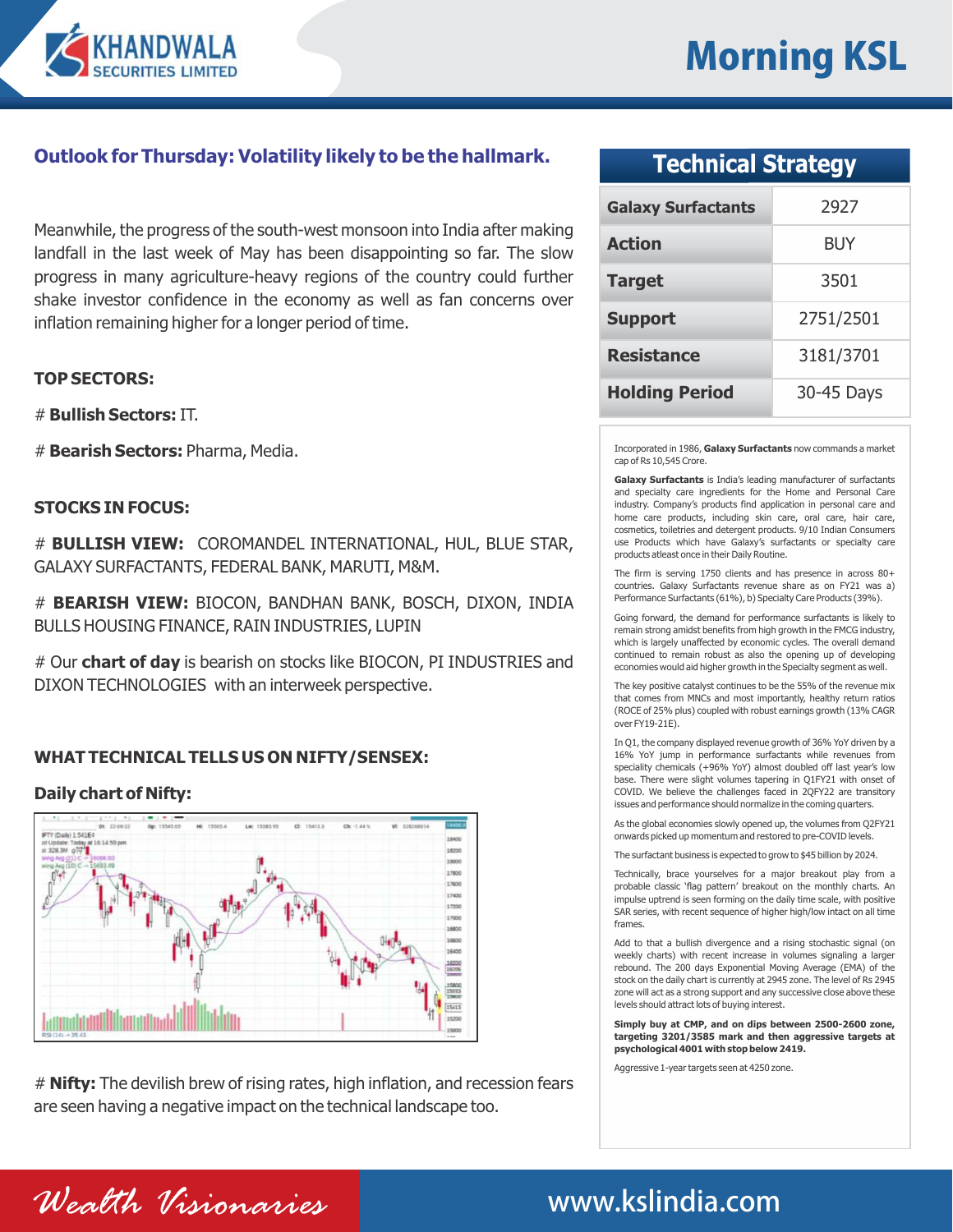

Technically speaking, the downside risk on Nifty likekly only on any close below 15181 mark. The perma-bulls will have to really find reasons to take Nifty above its biggest hurdles at 15783 mark. Nifty's 200 - DMA at 17217 mark. We expect, Nifty to trade volatile and choppy for the day.

## **ALL ABOUT NIFTY:**

- # SUPPORT: 15303/15181
- # RESISTANCE: 15783/16181
- # RANGE: 15300-15700
- # 21 DMA: 16089
- # 50 DMA: 16437
- # 200 DMA: 17217
- # BIAS: Positive.

# **Bank Nifty:** In Wednesday's trading session, Bank Nifty inched lower. Bank Nifty will face a major hurdles placed at 33594 mark and then at 34879 mark. The biggest support for Bank Nifty seen at 32155 and then all eyes at 30405 mark. We expect, Nifty to trade volatile and choppy for the day. Buying advised only above 33594 mark.

## **DERIVATIVE & INSTITUTIONAL CUES:**

# India VIX, which measures the expected volatility in the market has inched higher to 21.30 levels.

# The **Nifty options data** for June series suggests Nifty is likely to be in a trading range of 15500-16700 zone. Maximum Call OI is at 16000 followed by 17000 strike price. So, the 16000 mark will be Nifty's crucial resistance zone. Maximum Put open interest stands at 15500 levels followed by 14500 levels. Call writing was seen at 16400 and then at 16200 strike price, while there was meaningful Put writing at 15600 and then at 15500 strike prices.

# In Wednesday's trade, FIIs Foreign institutional investors (FIIs) net sold Rs 2920.60 crore worth of shares, whereas domestic institutional investors (DIIs) remained net buyers to the tune of Rs 1859.10 crore worth of shares.

# In the June month so far, FIIs have net sold Rs 49,000 crore. FIIs have been net sellers for eighth consecutive month, net offloading more than Rs 3.50 lakh crore since October 2021. The net outflow by FIIs from equities has reached Rs 1.81 lakh crore so far in 2022.

Please note, apart from India, other emerging markets, including Taiwan, South Korea, Thailand and the Philippines witnessed outflow in this month so far.

FIIs selling likely to intensify as macro-data on the inflation front continues to dampen sentiments.

Risk-averse from FIIs camp will continue to be the preferred theme as long as Dalal Street is surrounded with uncertainty evolving around Indian economy amidst inflationary concerns, monetary tightening, elevated crude oil prices, geopolitical crisis, lofty valuations, depreciating rupee, and recession fears.

# The Put-Call Open Interest Ratio is at 1.07 for Nifty.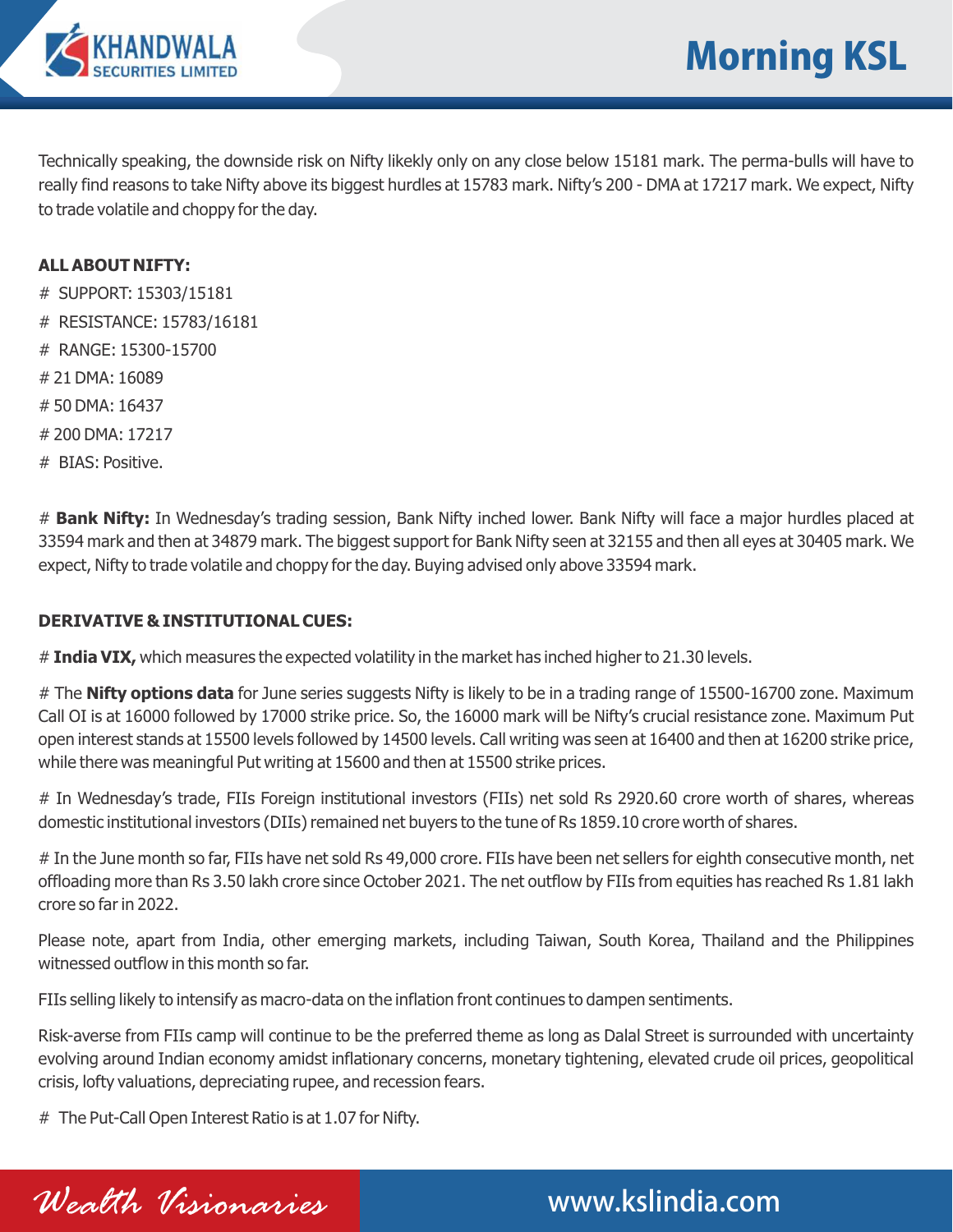

### **ECONOMIC CUES:**

# **India's finance ministry has said that the country is facing twin deficit problem due to commodity prices, subsidy.**

The finance ministry has cautioned the re-emergence of the twin deficit problem in the economy, with higher commodity prices and rising subsidy burden leading to an increase in both fiscal deficit and current account deficit. It's also the first time the government has explicitly talked about the possibility of fiscal slippage in the current fiscal year.

# The policy-setting FOMC raised policy rates by 75 basis points to 1.50-1.75%, as expected. The US central bank anticipates ongoing increases to interest rates to be appropriate, noting that it is strongly committed to returning inflation to 2.0%.

The Fed now sees PCE inflation ending 2022 at 5.2%, up from 4.3% in March, ending 2023 at 2.6%, at 2.2% in 2024 and then back to 2.0% in the long run. The Fed said it sees US real GDP growth at 1.7% in 2022, down from 2.8% in its March forecasts, then growing at a pace of 1.7% in 2023 and 1.9% in 2024, before then growing at a long-run rate of 1.8%.

The Fed's hike, its third under Powell, was followed by a surprise move by the Swiss National Bank -- a major holder of U.S. stocks; lifting its key lending rate for the first time in 15 years Thursday as the alpine economy attempts to fend off inflationary pressures from its Eurozone neighbors.

## **GLOBAL STOCK MARKETS:**

Overnight, U.S. stocks U.S. stocks traded mostly higher as investor focus returned to the impact of speeding inflation on global economic growth, pulling Treasury bond yields and the dollar firmly lower.

Fresh inflation readings from South Africa to Great Britain and Canada indicated that central bank action, at least to date, has had little impact on consumer price pressures, while digging into the readings showed a broadening of their effects, particularly in the United Kingdom, where CPI hit a four-decade high of 9.1%.

The prospect of slower growth for the world's major economies was also linked to a weaker session for Asia stocks, which fell sharply amid concern over a new round of Covid restrictions.

## **RECAP OF PREVIOUS DAY'S TRADING SESSION:**

## **Nifty succumbs to bear hammering.**

# Nifty (-226, 15413).

# Sensex (-710, 51823)

Nifty's last two days' rally panned out to be a mere false relief rebound as most of Nifty's gains evaporated and most importantly, the benchmark, ended at its lowest point of the day.

*Wealth Visionaries* www.kslindia.com

Actually, the outlook for core inflation is still troubling the big Nifty bulls.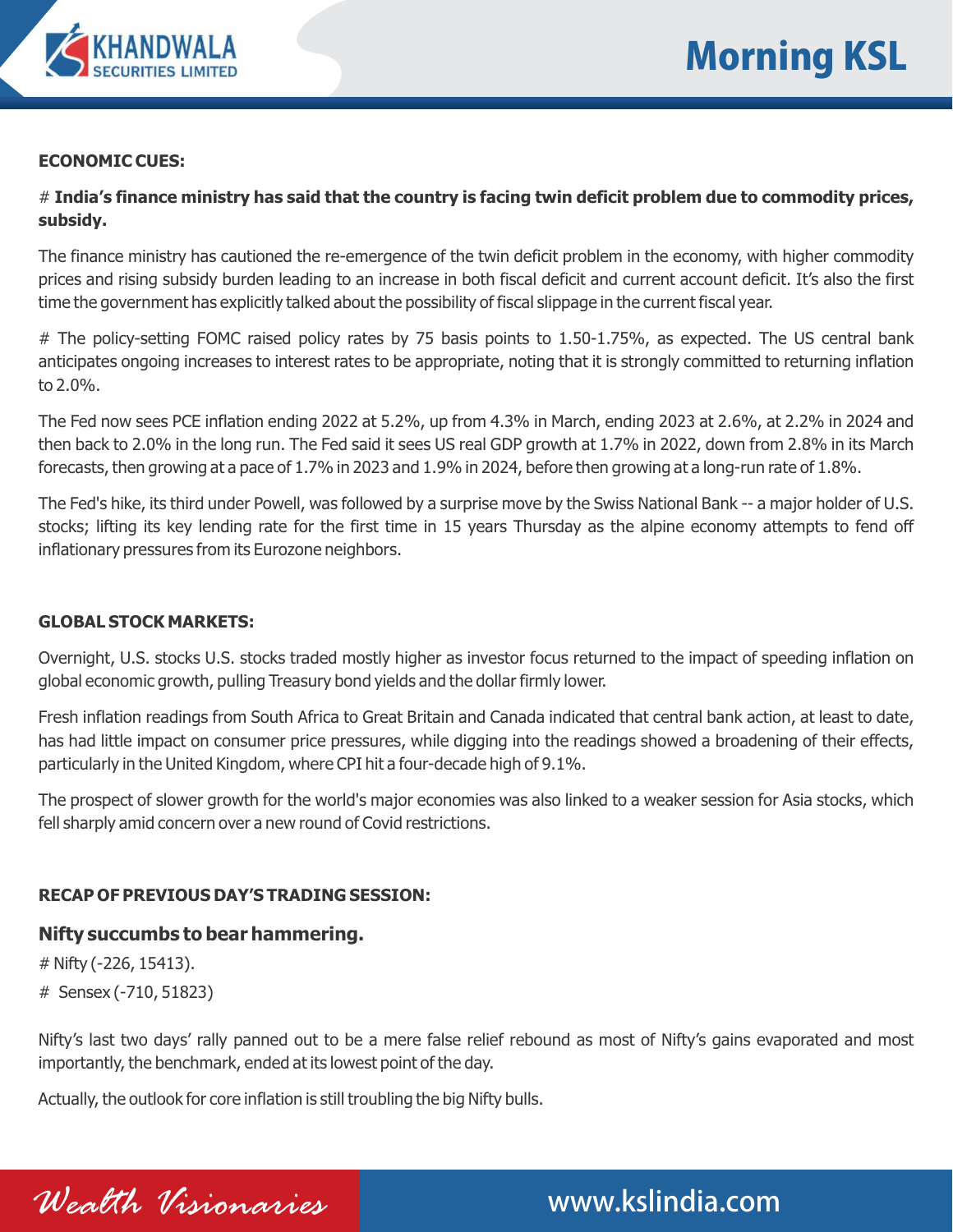

Fed Chairman Jerome Powell is set deliver his semiannual monetary policy report to Congress on Wednesday and Thursday. The street will spy with one big eye for any cues after last week's biggest Federal Reserve interest rate hike since 1994 to fight inflation.

The street suspects, Fed will probably hike rates by another 75 basis points again in July.

## **The key highlights of Wednesday's trade:**

# All sectoral indices end in red. Major losers were Nifty Metal (-4.8%), Media (-3.6%) & Reality index (-2.51%)

# Bank Nifty ended 1.04% lower as against Nifty's losses of 1.44%.

# Nifty's Major Gainers: BPCL (+1.26%) HEROMOTOCORP (+0.87%) DIVIS (+0.43%).

# Nifty's Major Losers: UPL (-6.30%), HINDALCO (-5.9%) TATASTEEL (-5.42%).

- # Adv-Dec 5 —— 45
- # Nifty PCR 1.07
- # INDIA VIX 21.30 (0.74%)
- # Nifty MidCap (-1.62%, 7115)
- # NiftySmallC (-1.45%, 8136)
- # BANK Nifty (-1.04%, 32845)
- # Nifty IT (-1.12%, 27498)
- # USD/INR (+0.40%, 78.38)

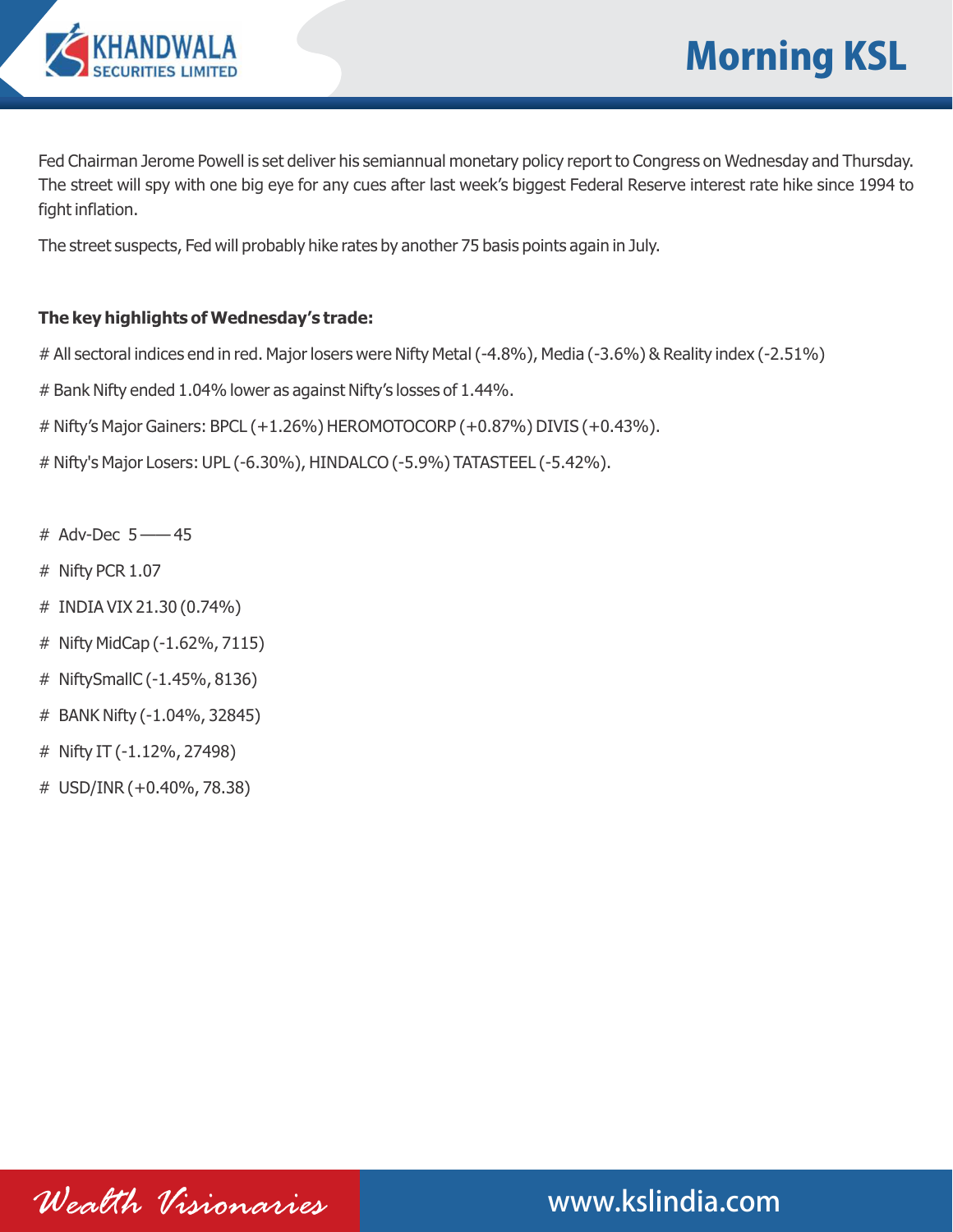

## **BIOCON: The interweek outlook continues to be negative. Sell on any early strength.**

| <b>STOCKS</b>           | <b>LTP</b> | S1   | <b>S2</b> | R1   | <b>R2</b> | <b>BIAS</b> | <b>TRADING STRATEGY</b>                                                                                                                      |
|-------------------------|------------|------|-----------|------|-----------|-------------|----------------------------------------------------------------------------------------------------------------------------------------------|
| <b>BIOCON</b>           | 314        | 301  | 275       | 325  | 345       | Negative    | Sell at CMP. Stop 331. Targets 301/293. Aggressive<br>targets at 275. (Interweek Strategy).<br>Rationale:<br>Breaking down.                  |
| PI INDUSTRIES           | 2485       | 2333 | 2100      | 2561 | 2777      | Negative    | Sell at CMP. Stop 2589. Targets 2333/2251. Aggressive<br>targets at 2100. (Intermonth Strategy). Rationale:<br>Breaking down.                |
| <b>DIXON TECHNOLOGY</b> | 3366       | 3167 | 3001      | 3557 | 3769      | Negative    | Sell between 3400-3425 zone. Stop 3679. Targets<br>3289/3167. Aggressive targets at 3001. (Interweek<br>Strategy). Rationale: Breaking down. |
| <b>INDIAN HOTELS</b>    | 215        | 207  | 181       | 224  | 245       | Negative    | Sell between 219-221 zone. Stop<br>231. Targets<br>207/197. Aggressive targets at 181. (Interweek<br>Strategy). Rationale: Breaking down.    |
| <b>TATA CONSUMER</b>    | 709        | 697  | 650       | 733  | 757       | Negative    | Sell between 721-725 zone. Stop<br>741. Targets<br>697/683. Aggressive targets at 650. (Interweek<br>Strategy). Rationale: Breaking down.    |

*Wealth Visionaries* www.kslindia.com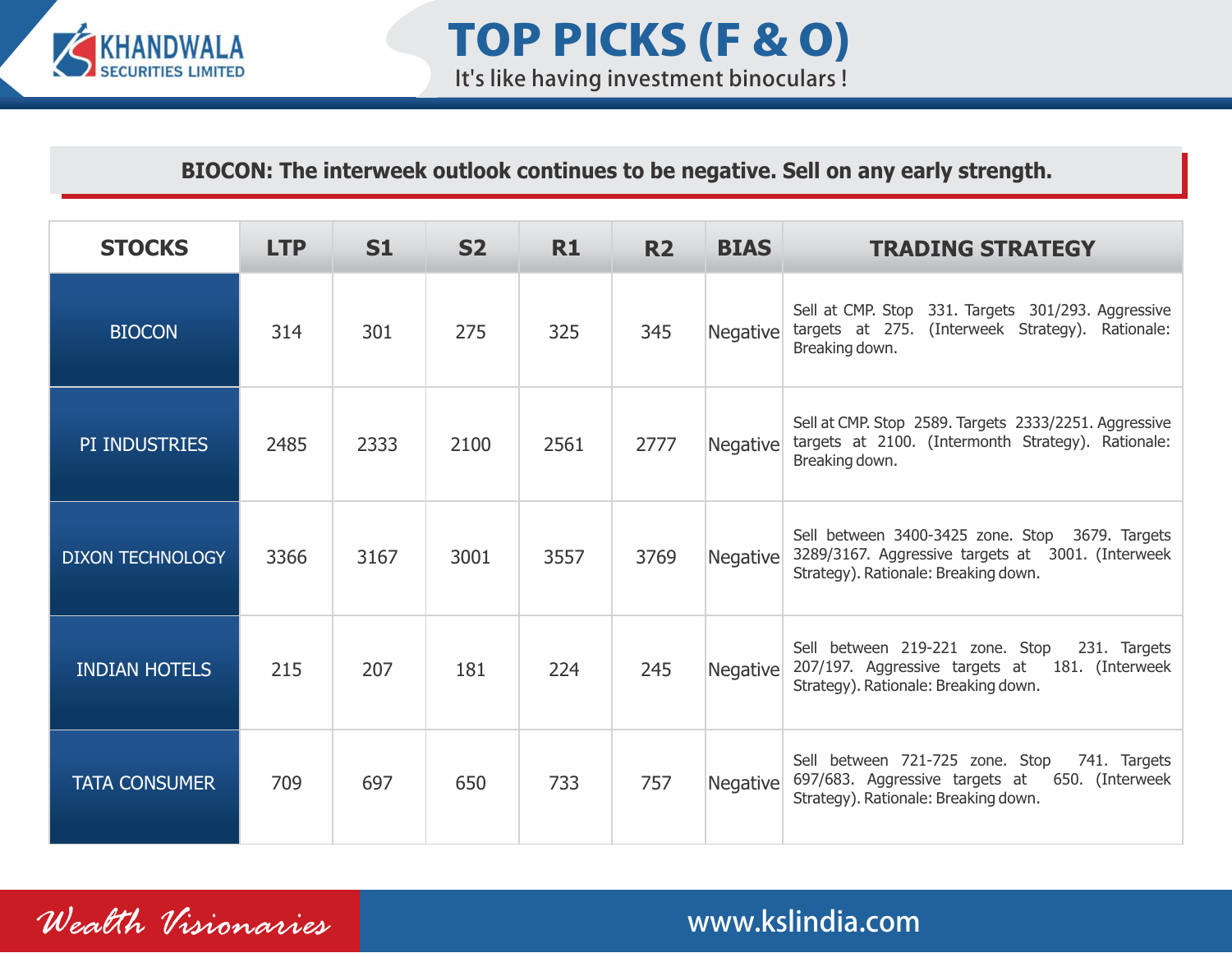

Looking into the future from present.

**Future Call:** BUY HEROMOTOCORP JUNE FUTURES at CMP 2524.45. Targets at 2575 and then at 2645 zone. Stop: 2480. Holding Period: Intraday. Analyst's Remark: Rebound Play (HEROMOTOCORP JUNE Futures CMP 2524.45)

**Option Call:** SELL NIFTY 23rd JUNE PE Strike Price 15600 at CMP 298.90. Maximum Profit: ₹ 14,945/-. Loss: Unlimited. Stop: Exit Put Option if NIFTY moves below 15251. (NIFTY JUNE Futures CMP 15401)

### **Market Summary:**

- Nifty June Futures ended Wednesday's session at a premium of +12 vs discount of -06.
- The 23rd June expiry Put-Call Open Interest Ratio was at 1.07 for Nifty whereas it was 0.87 for Bank Nifty.
- The 23rd June expiry Put-Call Volume Ratio was at 0.85 for the Nifty and 0.75 for Bank Nifty.
- For Nifty, Maximum Call Open Interest (OI) stands at 16000 Strike Price, followed by 15700 Strike Price for 23rd June Series. Long Unwinding was seen at strike prices 16200-17000.
- Maximum Put Open Interest (OI) was seen at strike price 15000 followed by 15200 strike prices for 23rd June series. Short Covering was seen at strike prices 15500-15800.
- For Bank Nifty, Maximum Call Open Interest (OI) stands at 33500 Strike Price and Maximum Put Open Interest stands at 32500 Strike Price.
- As per Wednesday's provisional data available on the NSE, FIIs sold shares worth Rs. 2920.61 crores in the Indian Equity Market. DIIs on the other hand bought shares worth Rs. 1859.07 crores.
- Long Buildup: INDIGO, MARUTI, HEROMOTOCORP.
- Short Buildup: JSWSTEEL, HINDALCO, TATASTEEL.
- Short Covering: DIVISLABS, HONAUT, RBLBANK.
- Long Unwinding: TATAPOWER, HDFCBANK, DLF, ZYDUSLIFE.
- **Stocks banned in F&O segment:** IBULSHGFIN, RBLBANK, SUNTV.
- New In Ban: SUNTV.
- Out of Ban: NIL

## **Derivatives Strategies Changes in Open Interest (OI) in yesterday's trade.**

| <b>Nifty Spot</b>           | 15413.30 (-1.44%)      |  |  |  |
|-----------------------------|------------------------|--|--|--|
| <b>Bank Nifty Spot</b>      | 32845.30 (-1.04%)      |  |  |  |
| <b>VTX</b>                  | $21.30 (+0.74%)$       |  |  |  |
| <b>Premium</b>              | $+13$ vs $-06$         |  |  |  |
| <b>Nifty Future OI</b>      | 1.1 crores $(+12.47%)$ |  |  |  |
| <b>Bank Nifty Future OI</b> | 21.30 lakhs (-4.34%)   |  |  |  |

| <b>Cash Volumes</b><br>(INR in Cr.)       | Yesterday   | <b>Day Before</b><br><b>Yesterday</b> |  |  |
|-------------------------------------------|-------------|---------------------------------------|--|--|
| <b>BSE Cash Vol.</b><br>(Rs. in Cr)       | 2505.4      | 2837.27                               |  |  |
| <b>NSE Cash Vol.</b><br>(Rs. in Cr)       | 38,618.73   | 43,554.97                             |  |  |
| <b>NSE Derivative</b><br>Vol. (Rs. in Cr) | 1,08,74,284 | 94,75,406                             |  |  |

| <b>Derivatives Vol.</b><br>(INR in Cr.) | No of<br>contracts | <b>Turnover</b><br>(Rs. Incr.) |  |  |
|-----------------------------------------|--------------------|--------------------------------|--|--|
| <b>Index Future Volumes</b>             | 4,60,926           | 36,407                         |  |  |
| <b>Stock Future Volumes</b>             | 9,26,229           | 52,820                         |  |  |
| <b>Index Option Volumes</b>             | 13,22,28,043       | 1,05,90,862                    |  |  |
| <b>Stock Option Volumes</b>             | 31,93,865          | 1,94,195                       |  |  |
| <b>Total</b>                            | 13,68,09,063       | 1,08,74,284                    |  |  |

### **Major Changes in Nifty Options (OI)**

| Calls | in lakhs (% Change) |
|-------|---------------------|
| 15400 | 27.64 (+283%)       |
| 15500 | 72.06 (+284%)       |
| 15600 | 68.31 (+128%)       |

| <b>Puts</b> | in lakhs (% Change) |
|-------------|---------------------|
| 15500       | 27.35 (-45%)        |
| 15600       | $7.62$ ( $-83\%$ )  |
| 15700       | $4.3$ ( $-76\%$ )   |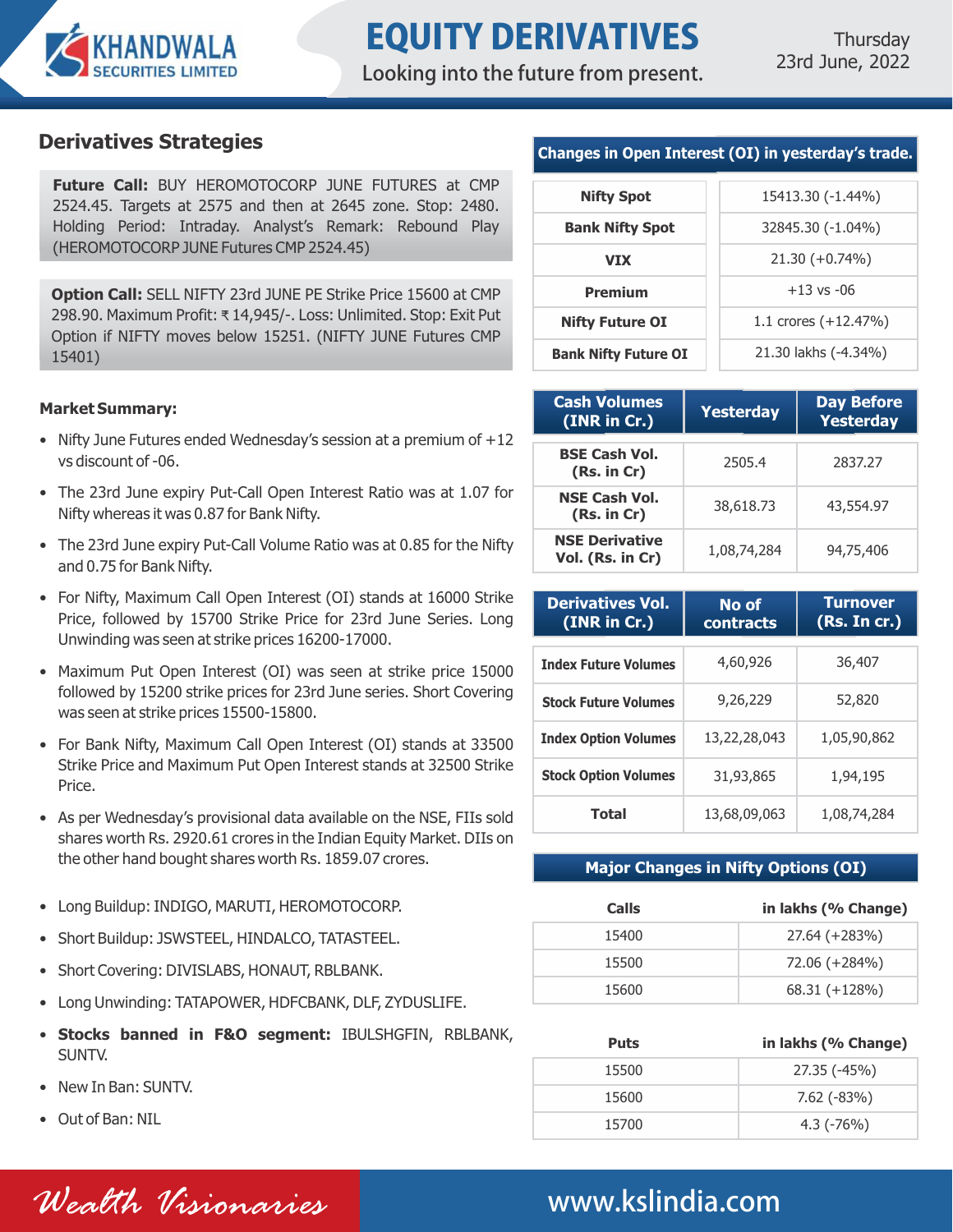

# DAILY PIVOT TABLE

Thursday<br>23rd June, 2022

*Wealth Visionaries* www.kslindia.com

### **All level indicated above are based on cash market prices.**

Pivot Point

| PP: Pivot Point    | : This is trigger point for weekly buy/sell based on the price range of the previous week. |                    |                                      |
|--------------------|--------------------------------------------------------------------------------------------|--------------------|--------------------------------------|
| R1: Resistance one | 1st Resistance over PP.                                                                    | R2 :Resistance two | $\therefore$ 2nd Resistance over R1. |
| S1: Support one    | 1st support after PP.                                                                      | S2 : Support Two   | 2nd support after S1.                |

As per the tool, the trader should take BUY position just above PP and keep the stop loss of PP and the first target would be R1. If R1 is crossed then R2 becomes the next target with the stop loss at R1.

Similarly if price goes below PP the trader should SELL and keep the PP as Stop loss and the first target would be S1.

If S1 is crossed then S2 becomes the next target with the stop loss at S1. This is a trading tool. The key to use of this tool is the use of STOP LOSS.

| <b>Stock</b>                                            | <b>CMP</b>               | <b>Support</b>                     | <b>Resistance</b>                                    | 21 DMA                                               | <b>200 DMA</b>                                       | <b>Intraday</b>                                      | <b>Short Term</b>                                    | <b>Long Term</b>                                     |
|---------------------------------------------------------|--------------------------|------------------------------------|------------------------------------------------------|------------------------------------------------------|------------------------------------------------------|------------------------------------------------------|------------------------------------------------------|------------------------------------------------------|
| <b>NIFTY</b>                                            | 15413                    | 15105                              | 15722                                                | 16086                                                | 17216                                                | <b>DOWN</b>                                          | <b>DOWN</b>                                          | <b>DOWN</b>                                          |
| <b>BANKNIFTY</b>                                        | 32845                    | 32188                              | 33502                                                | 34373                                                | 36708                                                | <b>DOWN</b>                                          | <b>DOWN</b>                                          | <b>DOWN</b>                                          |
| <b>FINNIFTY</b>                                         | 15271                    | 14966                              | 15577                                                | 15888                                                | 17465                                                | <b>DOWN</b>                                          | <b>DOWN</b>                                          | <b>DOWN</b>                                          |
| <b>NIFTYIT</b>                                          | 27488                    | 26939                              | 28038                                                | 28565                                                | 34375                                                | <b>DOWN</b>                                          | <b>DOWN</b>                                          | <b>DOWN</b>                                          |
| NIFTYMETAL                                              | 4491                     | 4401                               | 4581                                                 | 5091                                                 | 5747                                                 | <b>DOWN</b>                                          | <b>DOWN</b>                                          | <b>DOWN</b>                                          |
| AARTIIND                                                | 691                      | 677                                | 705                                                  | 722                                                  | 924                                                  | <b>DOWN</b>                                          | <b>DOWN</b>                                          | <b>DOWN</b>                                          |
| ABBOTINDIA                                              | 17959                    | 17600                              | 18318                                                | 17919                                                | 18444                                                | UP                                                   | UP                                                   | UP                                                   |
| ACC                                                     | 2062                     | 2021                               | 2104                                                 | 2139                                                 | 2241                                                 | <b>DOWN</b>                                          | <b>DOWN</b>                                          | UP                                                   |
| ADANIENT                                                | 2089                     | 2047                               | 2131                                                 | 2148                                                 | 1809                                                 | <b>DOWN</b>                                          | <b>DOWN</b>                                          | UP                                                   |
| <b>ADANIPORTS</b>                                       | 668                      | 655                                | 682                                                  | 712                                                  | 747                                                  | <b>DOWN</b>                                          | <b>DOWN</b>                                          | <b>DOWN</b>                                          |
| AMBUJACEM                                               | 358                      | 347                                | 369                                                  | 364                                                  | 371                                                  | <b>DOWN</b>                                          | <b>DOWN</b>                                          | UP                                                   |
| <b>APOLLOHOSP</b>                                       | 3788                     | 3712                               | 3864                                                 | 3719                                                 | 4565                                                 | <b>DOWN</b>                                          | <b>DOWN</b>                                          | <b>DOWN</b>                                          |
| APOLLOTYRE                                              | 180                      | 174                                | 185                                                  | 202                                                  | 212                                                  | <b>DOWN</b>                                          | <b>DOWN</b>                                          | <b>DOWN</b>                                          |
| <b>ASHOKLEY</b>                                         | 133                      | 129                                | 137                                                  | 137                                                  | 129                                                  | UP                                                   | <b>DOWN</b>                                          | UP                                                   |
| <b>ASIANPAINT</b>                                       | 2666                     | 2613                               | 2720                                                 | 2749                                                 | 3141                                                 | <b>DOWN</b>                                          | <b>DOWN</b>                                          | <b>DOWN</b>                                          |
| <b>ASTRAL</b>                                           | 1659                     | 1625                               | 1692                                                 | 1681                                                 | 2077                                                 | <b>DOWN</b>                                          | <b>DOWN</b>                                          | <b>DOWN</b>                                          |
| <b>ATUL</b>                                             | 7941                     | 7782                               | 8100                                                 | 8042                                                 | 9183                                                 | <b>DOWN</b>                                          | <b>DOWN</b>                                          | <b>DOWN</b>                                          |
| <b>AUROPHARMA</b>                                       | 519                      | 508                                | 529                                                  | 527                                                  | 661                                                  | <b>DOWN</b>                                          | <b>DOWN</b>                                          | <b>DOWN</b>                                          |
| <b>AXISBANK</b>                                         | 627                      | 614                                | 639                                                  | 662                                                  | 734                                                  | <b>DOWN</b>                                          | <b>DOWN</b>                                          | <b>DOWN</b>                                          |
| <b>BAJFINANCE</b>                                       | 5440                     | 5331                               | 5548                                                 | 5749                                                 | 6988                                                 | <b>DOWN</b>                                          | <b>DOWN</b>                                          | <b>DOWN</b>                                          |
| <b>BALKRISIND</b>                                       | 2077                     | 2036                               | 2119                                                 | 2196                                                 | 2246                                                 | <b>DOWN</b>                                          | <b>DOWN</b>                                          | UP                                                   |
| <b>BANDHANBNK</b>                                       | 282                      | 273                                | 290                                                  | 315                                                  | 301                                                  | <b>DOWN</b>                                          | <b>DOWN</b>                                          | <b>DOWN</b>                                          |
| <b>BANKBARODA</b>                                       | 95                       | 92                                 | 99                                                   | 100                                                  | 97                                                   | <b>DOWN</b>                                          | <b>DOWN</b>                                          | <b>DOWN</b>                                          |
| <b>BATAINDIA</b>                                        | 1643                     | 1610                               | 1676                                                 | 1754                                                 | 1896                                                 | <b>DOWN</b>                                          | <b>DOWN</b>                                          | <b>DOWN</b>                                          |
| <b>BEL</b>                                              | 226                      | 219                                | 233                                                  | 237                                                  | 215                                                  | <b>DOWN</b>                                          | <b>DOWN</b>                                          | UP                                                   |
| <b>BERGEPAINT</b>                                       | 585                      | 573                                | 597                                                  | 584                                                  | 727                                                  | <b>DOWN</b>                                          | <b>DOWN</b>                                          | <b>DOWN</b>                                          |
| <b>BHARATFORG</b>                                       | 638                      | 625                                | 650                                                  | 662                                                  | 718                                                  | <b>DOWN</b>                                          | <b>DOWN</b>                                          | <b>DOWN</b>                                          |
| <b>BHARTIARTL</b>                                       | 643                      | 630                                | 656                                                  | 676                                                  | 705                                                  | <b>DOWN</b>                                          | <b>DOWN</b>                                          | <b>DOWN</b>                                          |
| <b>BHEL</b>                                             | 44                       | 42                                 | 45                                                   | 49                                                   | 57                                                   | <b>DOWN</b>                                          | <b>DOWN</b>                                          | <b>DOWN</b>                                          |
| <b>BIOCON</b>                                           | 314                      | 305                                | 323                                                  | 325                                                  | 355                                                  | <b>DOWN</b>                                          | <b>DOWN</b>                                          | <b>DOWN</b>                                          |
| <b>BPCL</b>                                             | 306                      | 297                                | 315                                                  | 319                                                  | 385                                                  | <b>DOWN</b>                                          | <b>DOWN</b>                                          | <b>DOWN</b>                                          |
| <b>CADILAHC</b>                                         | 343                      | 333                                | 353                                                  | 359                                                  | 429                                                  | <b>DOWN</b>                                          | UP                                                   | UP                                                   |
| <b>CANBK</b>                                            | 181                      | 175                                | 186                                                  | 198                                                  | 210                                                  | <b>DOWN</b>                                          | <b>DOWN</b>                                          | <b>DOWN</b>                                          |
| CANFINHOME                                              | 422                      | 413                                | 430                                                  | 453                                                  | 593                                                  | <b>DOWN</b>                                          | <b>DOWN</b>                                          | <b>DOWN</b>                                          |
| <b>CHOLAFIN</b>                                         | 617                      | 605                                | 629                                                  | 647                                                  | 629                                                  | <b>DOWN</b>                                          | <b>DOWN</b>                                          | <b>DOWN</b>                                          |
| <b>CIPLA</b>                                            | 917                      | 899                                | 935                                                  | 961                                                  | 946                                                  | <b>DOWN</b>                                          | <b>DOWN</b>                                          | <b>DOWN</b>                                          |
| COFORGE                                                 | 3503                     | 3433                               | 3573                                                 | 3546                                                 | 4779                                                 | <b>DOWN</b>                                          | <b>UP</b>                                            | <b>DOWN</b>                                          |
| COROMANDEL                                              | 926                      | 907                                | 944                                                  | 935                                                  | 818                                                  | UP                                                   | UP                                                   | UP                                                   |
| <b>DELTACORP</b>                                        | 174                      | 169                                | 179                                                  | 196                                                  | 264                                                  | <b>DOWN</b>                                          | <b>DOWN</b>                                          | <b>DOWN</b>                                          |
| <b>DIVISLAB</b>                                         | 3600                     | 3528                               | 3672                                                 | 3528                                                 | 4497                                                 | <b>DOWN</b>                                          | <b>UP</b>                                            | <b>DOWN</b>                                          |
| <b>DIXON</b>                                            | 3366                     | 3298                               | 3433                                                 | 3551                                                 | 4572                                                 | <b>DOWN</b>                                          | <b>DOWN</b>                                          | <b>DOWN</b>                                          |
| <b>DLF</b>                                              | 304                      | 295                                | 313                                                  | 321                                                  | 375                                                  | <b>DOWN</b>                                          | <b>DOWN</b>                                          | <b>DOWN</b>                                          |
| <b>DRREDDY</b>                                          | 4261                     | 4176                               | 4346                                                 | 4290                                                 | 4466                                                 | UP                                                   | <b>DOWN</b>                                          | <b>UP</b>                                            |
| <b>EICHERMOT</b>                                        | 2663                     | 2609                               | 2716                                                 | 2697                                                 | 2619                                                 | UP                                                   | <b>DOWN</b>                                          | UP                                                   |
| <b>ESCORTS</b>                                          | 1480                     | 1450                               | 1509                                                 | 1573                                                 | 1682                                                 | <b>DOWN</b>                                          | <b>DOWN</b>                                          | UP                                                   |
| <b>EXIDEIND</b>                                         | 134                      | 130                                | 138                                                  | 143                                                  | 164                                                  | <b>DOWN</b>                                          | <b>DOWN</b>                                          | <b>DOWN</b>                                          |
| <b>FEDERALBNK</b>                                       | 87                       | 84                                 | 90                                                   | 89                                                   | 92                                                   | UP                                                   | <b>DOWN</b>                                          | <b>DOWN</b>                                          |
| <b>GLENMARK</b>                                         | 367                      | 356                                | 378                                                  | 384                                                  | 474                                                  | <b>DOWN</b>                                          | <b>DOWN</b>                                          | <b>DOWN</b>                                          |
| <b>GMRINFRA</b>                                         | 34                       | 32                                 | 35                                                   | 36                                                   | 39                                                   | <b>DOWN</b>                                          | <b>DOWN</b>                                          | <b>DOWN</b>                                          |
| <b>GODREJPROP</b>                                       | 1170                     | 1147                               | 1194                                                 | 1290                                                 | 1771                                                 | <b>DOWN</b>                                          | <b>DOWN</b>                                          | <b>DOWN</b>                                          |
| <b>GRANULES</b>                                         | 239                      | 232                                | 246                                                  | 261                                                  | 305                                                  | <b>DOWN</b>                                          | <b>DOWN</b>                                          | <b>DOWN</b>                                          |
| GRASIM                                                  | 1325                     | 1298                               | 1351                                                 | 1350                                                 | 1637                                                 | <b>DOWN</b>                                          | <b>DOWN</b>                                          | <b>DOWN</b>                                          |
| <b>GSPL</b>                                             | 214                      | 208                                | 220                                                  | 241                                                  | 292                                                  | <b>DOWN</b>                                          | <b>DOWN</b>                                          | <b>DOWN</b>                                          |
| <b>HAL</b>                                              | 1780                     | 1745                               | 1816                                                 | 1841                                                 | 1451                                                 | <b>DOWN</b>                                          | <b>DOWN</b>                                          | UP                                                   |
| <b>HAVELLS</b>                                          | 1101                     | 1079                               | 1123                                                 | 1140                                                 | 1278                                                 | <b>DOWN</b>                                          | <b>DOWN</b>                                          | <b>DOWN</b>                                          |
| <b>HCLTECH</b>                                          | 961                      | 942                                | 981                                                  | 1004                                                 | 1161                                                 | <b>DOWN</b>                                          | <b>DOWN</b>                                          | <b>DOWN</b>                                          |
| <b>HDFC</b>                                             | 2159                     | 2116                               | 2202                                                 | 2218                                                 | 2534                                                 | <b>DOWN</b>                                          | UP                                                   | <b>DOWN</b>                                          |
| <b>HDFCAMC</b>                                          | 1829                     | 1792                               | 1865                                                 | 1831                                                 | 2376                                                 | UP                                                   | <b>UP</b>                                            | <b>DOWN</b>                                          |
| <b>HDFCBANK</b>                                         | 1330<br>552              | 1304                               | 1357                                                 | 1352                                                 | 1483                                                 | <b>DOWN</b>                                          | UP                                                   | <b>DOWN</b>                                          |
| <b>HDFCLIFE</b><br><b>HEROMOTOCO</b><br><b>HINDALCO</b> | 2524<br>316              | 541<br>2474<br>307                 | 563<br>2575<br>326                                   | 586<br>2601<br>382                                   | 628<br>2586<br>484                                   | <b>DOWN</b><br><b>DOWN</b><br><b>DOWN</b>            | <b>DOWN</b><br><b>DOWN</b><br><b>DOWN</b>            | UP<br><b>DOWN</b><br><b>DOWN</b>                     |
| <b>HINDPETRO</b>                                        | 225                      | 218                                | 231                                                  | 226                                                  | 287                                                  | <b>DOWN</b>                                          | UP                                                   | <b>DOWN</b>                                          |
| <b>HINDUNILVR</b>                                       | 2203                     | 2159                               | 2247                                                 | 2236                                                 | 2331                                                 | <b>DOWN</b>                                          | UP                                                   | UP                                                   |
| <b>IBULHSGFIN</b>                                       | 99                       | 95                                 | 102                                                  | 110                                                  | 191                                                  | <b>DOWN</b>                                          | <b>DOWN</b>                                          | <b>DOWN</b>                                          |
| ICICIBANK                                               | 687                      | 673                                | 700                                                  | 719                                                  | 742                                                  | <b>DOWN</b>                                          | <b>DOWN</b>                                          | <b>DOWN</b>                                          |
| <b>IDFCFIRSTB</b>                                       | 29                       | 28                                 | 30                                                   | 34                                                   | 44                                                   | <b>DOWN</b>                                          | <b>DOWN</b>                                          | <b>DOWN</b>                                          |
| IEX                                                     | 170                      | 165                                | 175                                                  | 180                                                  | 226                                                  | <b>DOWN</b>                                          | <b>DOWN</b>                                          | <b>DOWN</b>                                          |
| IGL                                                     | 357                      | 347                                | 368                                                  | 358                                                  | 435                                                  | <b>DOWN</b>                                          | <b>DOWN</b>                                          | <b>DOWN</b>                                          |
| <b>INDHOTEL</b>                                         | 215                      | 209                                | 222                                                  | 224                                                  | 206                                                  | <b>DOWN</b>                                          | <b>DOWN</b>                                          | UP                                                   |
| <b>INDIACEM</b>                                         | 154                      | 149                                | 159                                                  | 162                                                  | 198                                                  | <b>DOWN</b>                                          | <b>DOWN</b>                                          | <b>DOWN</b>                                          |
| <b>INDIGO</b>                                           | 1647                     | 1614                               | 1680                                                 | 1752                                                 | 1951                                                 | <b>DOWN</b>                                          | <b>DOWN</b>                                          | <b>DOWN</b>                                          |
| <b>INDUSINDBK</b>                                       | 778                      | 762                                | 793                                                  | 881                                                  | 971                                                  | <b>DOWN</b>                                          | <b>DOWN</b>                                          | <b>DOWN</b>                                          |
| <b>INFY</b>                                             | 1437                     | 1409                               | 1466                                                 | 1464                                                 | 1706                                                 | <b>DOWN</b>                                          | UP                                                   | <b>DOWN</b>                                          |
| <b>IRCTC</b>                                            | 590                      | 578                                | 602                                                  | 640                                                  | 788                                                  | <b>DOWN</b>                                          | <b>DOWN</b>                                          | <b>DOWN</b>                                          |
| ITC                                                     | 265                      | 257                                | 273                                                  | 269                                                  | 239                                                  | UP                                                   | UP                                                   | UP                                                   |
| <b>JINDALSTEL</b>                                       | 307                      | 298                                | 317                                                  | 360                                                  | 423                                                  | <b>DOWN</b>                                          | <b>DOWN</b>                                          | <b>DOWN</b>                                          |
| <b>JKCEMENT</b>                                         | 2045                     | 2004                               | 2085                                                 | 2185                                                 | 2985                                                 | <b>DOWN</b>                                          | <b>DOWN</b>                                          | <b>DOWN</b>                                          |
| <b>JSWSTEEL</b>                                         | 550                      | 539                                | 561                                                  | 560                                                  | 659                                                  | <b>DOWN</b>                                          | UP                                                   | <b>DOWN</b>                                          |
| <b>JUBLFOOD</b>                                         | 507                      | 497                                | 518                                                  | 521                                                  | 660                                                  | UP                                                   | <b>DOWN</b>                                          | UP                                                   |
| <b>KOTAKBANK</b>                                        | 1670                     | 1636                               | 1703                                                 | 1806                                                 | 1873                                                 | <b>DOWN</b>                                          | <b>DOWN</b>                                          | <b>DOWN</b>                                          |
| L&TFH                                                   | 68                       | 66                                 | 71                                                   | 73                                                   | 79                                                   | <b>DOWN</b>                                          | <b>DOWN</b>                                          | <b>DOWN</b>                                          |
| <b>LALPATHLAB</b>                                       | 1973                     | 1933                               | 2012                                                 | 2066                                                 | 3080                                                 | <b>DOWN</b>                                          | <b>DOWN</b>                                          | <b>DOWN</b>                                          |
| <b>LAURUSLABS</b>                                       | 452                      | 443                                | 461                                                  | 528                                                  | 553                                                  | <b>DOWN</b>                                          | <b>DOWN</b>                                          | <b>DOWN</b>                                          |
| <b>LICHSGFIN</b>                                        | 307                      | 298                                | 316                                                  | 345                                                  | 383                                                  | <b>DOWN</b>                                          | <b>DOWN</b>                                          | <b>DOWN</b>                                          |
| LT.                                                     | 1479                     | 1449                               | 1508                                                 | 1576                                                 | 1774                                                 | <b>DOWN</b>                                          | <b>DOWN</b>                                          | <b>DOWN</b>                                          |
| <b>LTI</b>                                              | 4022                     | 3942                               | 4102                                                 | 4156                                                 | 5917                                                 | <b>DOWN</b>                                          | <b>DOWN</b>                                          | <b>DOWN</b>                                          |
| <b>LUPIN</b>                                            | 613                      | 601                                | 625                                                  | 610                                                  | 828                                                  | <b>DOWN</b>                                          | UP                                                   | <b>DOWN</b>                                          |
| M&M                                                     | 984                      | 964                                | 1003                                                 | 1009                                                 | 862                                                  | UP                                                   | <b>DOWN</b>                                          | UP                                                   |
| M&MFIN                                                  | 169                      | 164                                | 174                                                  | 177                                                  | 168                                                  | <b>DOWN</b>                                          | <b>DOWN</b>                                          | UP                                                   |
| MANAPPURAM                                              | 86                       | 83                                 | 89                                                   | 91                                                   | 146                                                  | <b>DOWN</b>                                          | <b>DOWN</b>                                          | <b>DOWN</b>                                          |
| MARICO                                                  | 481                      | 472                                | 491                                                  | 504                                                  | 522                                                  | <b>DOWN</b>                                          | <b>DOWN</b>                                          | <b>DOWN</b>                                          |
| <b>MARUTI</b>                                           | 7783                     | 7627                               | 7938                                                 | 7842                                                 | 7650                                                 | UP                                                   | <b>DOWN</b>                                          | <b>DOWN</b>                                          |
| MCDOWELL-N                                              | 749                      | 734                                | 764                                                  | 777                                                  | 860                                                  | <b>DOWN</b>                                          | <b>DOWN</b>                                          | <b>DOWN</b>                                          |
| <b>MCX</b>                                              | 1227                     | 1202                               | 1251                                                 | 1281                                                 | 1525                                                 | <b>DOWN</b>                                          | <b>DOWN</b>                                          | <b>DOWN</b>                                          |
| <b>METROPOLIS</b>                                       | 1398                     | 1370                               | 1426                                                 | 1541                                                 | 2539                                                 | <b>DOWN</b>                                          | <b>DOWN</b>                                          | <b>DOWN</b>                                          |
| <b>MGL</b>                                              | 738                      | 723                                | 752                                                  | 744                                                  | 879                                                  | <b>DOWN</b>                                          | UP                                                   | <b>DOWN</b>                                          |
| MINDTREE                                                | 2797                     | 2741                               | 2852                                                 | 2937                                                 | 4040                                                 | <b>DOWN</b>                                          | <b>DOWN</b>                                          | <b>DOWN</b>                                          |
| <b>MOTHERSUMI</b>                                       | 116                      | 112                                | 119                                                  | 122                                                  | 159                                                  | UP                                                   | <b>DOWN</b>                                          | <b>DOWN</b>                                          |
| <b>MPHASIS</b>                                          | 2287                     | 2241                               | 2333                                                 | 2430                                                 | 3038                                                 | <b>DOWN</b>                                          | <b>DOWN</b>                                          | <b>DOWN</b>                                          |
| <b>MUTHOOTFIN</b>                                       | 989                      | 969                                | 1009                                                 | 1070                                                 | 1393                                                 | <b>DOWN</b>                                          | <b>DOWN</b>                                          | <b>DOWN</b>                                          |
| NAM-INDIA                                               | 266                      | 258                                | 274                                                  | 279                                                  | 354                                                  | <b>DOWN</b>                                          | <b>DOWN</b>                                          | <b>DOWN</b>                                          |
| NATIONALUM                                              | 69                       | 66                                 | 71                                                   | 87                                                   | 104                                                  | <b>DOWN</b>                                          | <b>DOWN</b>                                          | <b>DOWN</b>                                          |
| <b>NAUKRI</b>                                           | 3647                     | 3574                               | 3720                                                 | 3710                                                 | 5160                                                 | UP                                                   | <b>DOWN</b>                                          | <b>UP</b>                                            |
| <b>NMDC</b>                                             | 103                      | 100                                | 106                                                  | 119                                                  | 144                                                  | <b>DOWN</b>                                          | <b>DOWN</b>                                          | <b>DOWN</b>                                          |
| <b>NTPC</b>                                             | 138                      | 134                                | 142                                                  | 151                                                  | 138                                                  | <b>DOWN</b>                                          | <b>DOWN</b>                                          | <b>DOWN</b>                                          |
| <b>OBEROIRLTY</b>                                       | 757                      | 742                                | 772                                                  | 774                                                  | 886                                                  | <b>DOWN</b>                                          | <b>DOWN</b>                                          | <b>DOWN</b>                                          |
| PEL                                                     | 1616                     | 1583                               | 1648                                                 | 1724                                                 | 2351                                                 | <b>DOWN</b>                                          | <b>DOWN</b>                                          | <b>DOWN</b>                                          |
| PFC                                                     | 101                      | 98                                 | 104                                                  | 107                                                  | 122                                                  | <b>DOWN</b>                                          | UP                                                   | <b>DOWN</b>                                          |
| PIDILITIND                                              | 2082                     | 2040                               | 2124                                                 | 2139                                                 | 2374                                                 | <b>DOWN</b>                                          | <b>DOWN</b>                                          | <b>DOWN</b>                                          |
| PIIND                                                   | 2485                     | 2435                               | 2535                                                 | 2607                                                 | 2837                                                 | UP                                                   | <b>DOWN</b>                                          | <b>DOWN</b>                                          |
| <b>PNB</b>                                              | 29                       | 28                                 | 30                                                   | 30                                                   | 37                                                   | <b>DOWN</b>                                          | <b>DOWN</b>                                          | <b>DOWN</b>                                          |
| <b>POLYCAB</b>                                          | 2125                     | 2083                               | 2168                                                 | 2317                                                 | 2423                                                 | <b>DOWN</b>                                          | <b>DOWN</b>                                          | <b>DOWN</b>                                          |
| <b>PVR</b>                                              | 1794                     | 1758                               | 1830                                                 | 1772                                                 | 1629                                                 | <b>DOWN</b>                                          | UP                                                   | UP                                                   |
| <b>RAMCOCEM</b>                                         | 602                      | 590                                | 614                                                  | 630                                                  | 876                                                  | <b>DOWN</b>                                          | <b>DOWN</b>                                          | <b>DOWN</b>                                          |
| <b>RBLBANK</b>                                          | 86<br>115                | 83                                 | 89<br>119                                            | 101                                                  | 152                                                  | <b>DOWN</b><br><b>DOWN</b>                           | <b>DOWN</b>                                          | <b>DOWN</b>                                          |
| <b>RECLTD</b><br><b>RELIANCE</b>                        | 2506                     | 112<br>2455                        | 2556                                                 | 117<br>2650                                          | 135<br>2506                                          | <b>DOWN</b>                                          | <b>DOWN</b><br><b>DOWN</b>                           | <b>DOWN</b><br>UP                                    |
| SAIL                                                    | 67                       | 64                                 | 69                                                   | 73                                                   | 103                                                  | <b>DOWN</b>                                          | <b>DOWN</b>                                          | <b>DOWN</b>                                          |
| SBICARD                                                 | 714                      | 699                                | 728                                                  | 748                                                  | 905                                                  | <b>DOWN</b>                                          | UP                                                   | <b>DOWN</b>                                          |
| SBILIFE                                                 | 1070                     | 1049                               | 1092                                                 | 1125                                                 | 1151                                                 | <b>DOWN</b>                                          | <b>DOWN</b>                                          | <b>DOWN</b>                                          |
| <b>SBIN</b>                                             | 448                      | 439                                | 457                                                  | 458                                                  | 484                                                  | <b>DOWN</b>                                          | <b>DOWN</b>                                          | <b>DOWN</b>                                          |
| <b>SIEMENS</b>                                          | 2274                     | 2229                               | 2320                                                 | 2364                                                 | 2314                                                 | UP                                                   | <b>DOWN</b>                                          | <b>DOWN</b>                                          |
| <b>SRF</b>                                              | 2168                     | 2125                               | 2212                                                 | 2297                                                 | 2332                                                 | <b>DOWN</b>                                          | <b>DOWN</b>                                          | <b>DOWN</b>                                          |
| <b>SRTRANSFIN</b>                                       | 1172                     | 1148                               | 1195                                                 | 1161                                                 | 1266                                                 | <b>DOWN</b>                                          | UP                                                   | <b>DOWN</b>                                          |
| <b>SUNPHARMA</b>                                        | 809                      | 793                                | 825                                                  | 848                                                  | 839                                                  | <b>DOWN</b>                                          | <b>DOWN</b>                                          | <b>DOWN</b>                                          |
| <b>SUNTV</b>                                            | 409                      | 400                                | 417                                                  | 428                                                  | 495                                                  | <b>DOWN</b>                                          | <b>DOWN</b>                                          | <b>DOWN</b>                                          |
| <b>TATACHEM</b>                                         | 794                      | 778                                | 810                                                  | 905                                                  | 929                                                  | <b>DOWN</b>                                          | <b>DOWN</b>                                          | <b>DOWN</b>                                          |
| <b>TATACONSUM</b>                                       | 709                      | 695                                | 723                                                  | 740                                                  | 771                                                  | <b>DOWN</b>                                          | <b>DOWN</b>                                          | <b>DOWN</b>                                          |
| <b>TATAMOTORS</b>                                       | 393                      | 381                                | 405                                                  | 420                                                  | 442                                                  | <b>DOWN</b>                                          | <b>DOWN</b>                                          | <b>DOWN</b>                                          |
| <b>TATAPOWER</b>                                        | 201                      | 195                                | 207                                                  | 223                                                  | 222                                                  | <b>DOWN</b>                                          | <b>DOWN</b>                                          | <b>DOWN</b>                                          |
| <b>TATASTEEL</b>                                        | 838                      | 821                                | 855                                                  | 1002                                                 | 1217                                                 | <b>DOWN</b>                                          | <b>DOWN</b>                                          | <b>DOWN</b>                                          |
| <b>TCS</b>                                              | 3223                     | 3158                               | 3287                                                 | 3286                                                 | 3617                                                 | <b>DOWN</b>                                          | UP                                                   | <b>DOWN</b>                                          |
| <b>TECHM</b>                                            | 980                      | 960                                | 1000                                                 | 1081                                                 | 1442                                                 | <b>DOWN</b>                                          | <b>DOWN</b>                                          | <b>DOWN</b>                                          |
| <b>TITAN</b>                                            | 2031                     | 1991                               | 2072                                                 | 2123                                                 | 2363                                                 | <b>DOWN</b>                                          | UP                                                   | <b>DOWN</b>                                          |
| <b>TORNTPHARM</b>                                       | 2818                     | 2762                               | 2874                                                 | 2818                                                 | 2896                                                 | UP                                                   | <b>DOWN</b>                                          | UP                                                   |
| <b>TORNTPOWER</b>                                       | 461                      | 451                                | 470                                                  | 459                                                  | 510                                                  | UP                                                   | <b>DOWN</b>                                          | <b>DOWN</b>                                          |
| <b>TVSMOTOR</b>                                         | 744                      | 729                                | 759                                                  | 739                                                  | 641                                                  | UP                                                   | <b>DOWN</b>                                          | UP                                                   |
| <b>UBL</b>                                              | 1477                     | 1447                               | 1506                                                 | 1489                                                 | 1554                                                 | <b>DOWN</b>                                          | <b>DOWN</b>                                          | <b>UP</b>                                            |
| <b>ULTRACEMCO</b>                                       | 5410                     | 5302                               | 5518                                                 | 5619                                                 | 6970                                                 | <b>DOWN</b>                                          | <b>DOWN</b>                                          | <b>DOWN</b>                                          |
| <b>UPL</b>                                              | 614                      | 601                                | 626                                                  | 729                                                  | 754                                                  | <b>DOWN</b>                                          | <b>DOWN</b>                                          | <b>DOWN</b>                                          |
| <b>VEDL</b>                                             | 222                      | 215                                | 229                                                  | 293                                                  | 342                                                  | <b>DOWN</b>                                          | <b>DOWN</b>                                          | <b>DOWN</b>                                          |
| <b>VOLTAS</b>                                           | 948                      | 929                                | 967                                                  | 996                                                  | 1190                                                 | <b>DOWN</b>                                          | <b>DOWN</b>                                          | <b>DOWN</b>                                          |
| WHIRLPOOL                                               | 1463                     | 1434                               | 1492                                                 | 1552                                                 | 1861                                                 | <b>DOWN</b>                                          | <b>DOWN</b>                                          | <b>DOWN</b>                                          |
| <b>WIPRO</b>                                            | 411                      | 403                                | 419                                                  | 452                                                  | 596                                                  | <b>DOWN</b>                                          | <b>DOWN</b>                                          | <b>DOWN</b>                                          |
| ZEEL                                                    | 211                      | 205<br>$\overline{\phantom{a}}$    | 218<br>$\overline{\phantom{a}}$                      | 233<br>$\overline{\phantom{a}}$                      | 282<br>$\overline{\phantom{a}}$                      | <b>DOWN</b><br>$\overline{\phantom{a}}$              | <b>DOWN</b><br>$\overline{\phantom{a}}$              | <b>DOWN</b><br>$\overline{\phantom{a}}$              |
|                                                         | $\overline{\phantom{a}}$ | $\overline{\phantom{a}}$           | $\overline{\phantom{a}}$<br>$\overline{\phantom{a}}$ | $\overline{\phantom{a}}$<br>$\overline{\phantom{a}}$ | $\overline{\phantom{a}}$<br>$\overline{\phantom{0}}$ | $\overline{\phantom{a}}$<br>$\overline{\phantom{a}}$ | $\overline{\phantom{a}}$<br>$\overline{\phantom{a}}$ | $\overline{\phantom{a}}$<br>$\overline{\phantom{a}}$ |
|                                                         | $\sim$                   | $\overline{\phantom{a}}$           | $\overline{\phantom{m}}$<br>$\sim$                   | $\overline{\phantom{a}}$<br>$\overline{\phantom{a}}$ | $\overline{\phantom{a}}$<br>$\overline{\phantom{a}}$ | $\sim$                                               | $\overline{\phantom{a}}$                             | $\overline{\phantom{a}}$                             |
|                                                         |                          |                                    | $\overline{\phantom{a}}$                             | $\overline{\phantom{a}}$                             | $\overline{\phantom{0}}$<br>$\overline{\phantom{a}}$ | $\overline{\phantom{a}}$                             | $\overline{\phantom{a}}$                             | $\overline{\phantom{a}}$<br>$\sim$                   |
|                                                         | $\overline{\phantom{a}}$ | $\sim$<br>$\overline{\phantom{a}}$ | $\overline{\phantom{a}}$<br>$\overline{\phantom{a}}$ | $\overline{\phantom{a}}$<br>$\overline{\phantom{a}}$ | $\overline{\phantom{a}}$                             | $\overline{\phantom{a}}$<br>$\overline{\phantom{a}}$ | $\sim$<br>$\overline{\phantom{a}}$                   | $\overline{\phantom{a}}$                             |
|                                                         |                          |                                    | $\overline{\phantom{a}}$<br>$\overline{\phantom{m}}$ | $\overline{\phantom{a}}$<br>$\overline{\phantom{a}}$ | $\overline{\phantom{0}}$<br>$\overline{\phantom{a}}$ | $\overline{\phantom{a}}$                             | $\overline{\phantom{a}}$                             | $\overline{\phantom{a}}$                             |
|                                                         |                          | $\sim$                             | $\overline{\phantom{a}}$                             | $\sim$                                               | $\overline{\phantom{a}}$                             | $\sim$                                               | $\overline{\phantom{a}}$                             | $\sim$                                               |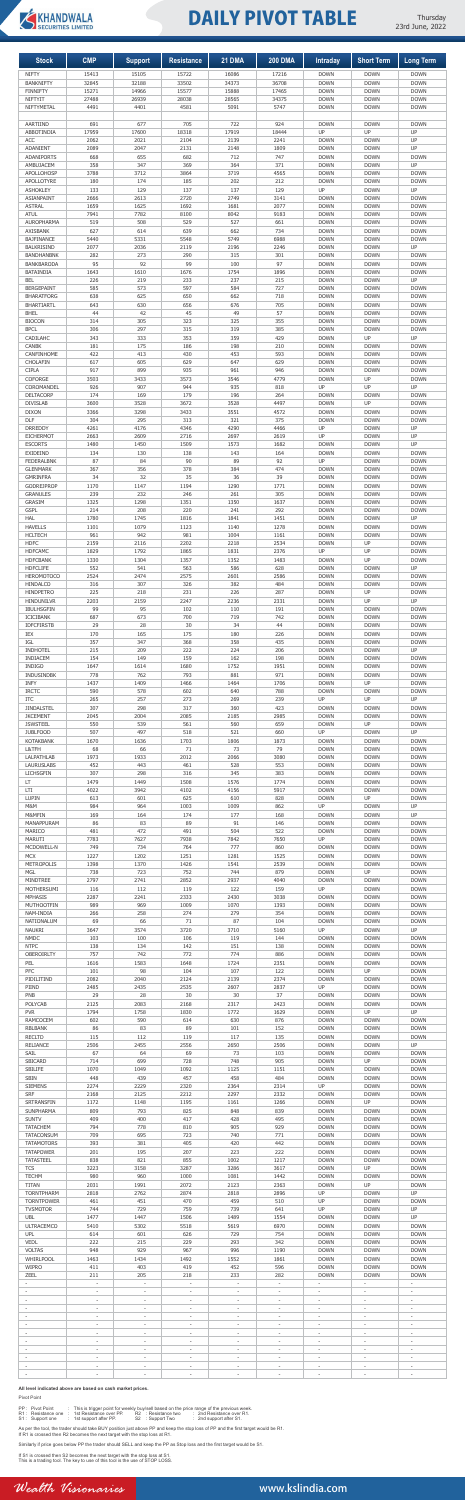

# DAILY PIVOT TABLE

| <b>Stock</b>        | <b>CMP</b> | <b>Support</b> | <b>Resistance</b> | <b>21 DMA</b> | <b>200 DMA</b> | <b>Intraday</b> | <b>Short Term</b> | <b>Long Term</b> |
|---------------------|------------|----------------|-------------------|---------------|----------------|-----------------|-------------------|------------------|
| <b>ALUMINIUM 1</b>  | 214        | 208            | 220               | 231           | 242            | <b>DOWN</b>     | <b>DOWN</b>       | <b>DOWN</b>      |
| <b>COPPER 1</b>     | 729        | 714            | 744               | 774           | 763            | <b>DOWN</b>     | <b>DOWN</b>       | <b>DOWN</b>      |
| <b>CRUDEOIL 1</b>   | 8333       | 8166           | 8500              | 9037          | 6929           | <b>DOWN</b>     | <b>DOWN</b>       | <b>UP</b>        |
| GOLD 1              | 50877      | 49859          | 51895             | 50889         | 49348          | <b>DOWN</b>     | <b>DOWN</b>       | <b>DOWN</b>      |
| LEAD <sub>1</sub>   | 187        | 181            | 193               | 184           | 186            | <b>DOWN</b>     | UP                | <b>UP</b>        |
| <b>NATURALGAS 1</b> | 539        | 528            | 550               | 650           | 424            | <b>DOWN</b>     | <b>DOWN</b>       | <b>DOWN</b>      |
| NICKEL 1            | 2109       | 2067           | 2151              | 2286          | 1811           | <b>DOWN</b>     | <b>DOWN</b>       | <b>DOWN</b>      |
| SILVER 1            | 60630      | 59417          | 61843             | 61472         | 63539          | <b>DOWN</b>     | <b>DOWN</b>       | <b>DOWN</b>      |
| ZINC 1              | 315        | 305            | 324               | 324           | 303            | <b>DOWN</b>     | <b>DOWN</b>       | DOWN00           |
| <b>CARDAMOM 1</b>   | 1505       | 1475           | 1535              | 1478          | 2690           | <b>DOWN</b>     | UP                | <b>DOWN</b>      |
| <b>CASTOR 1</b>     | 7242       | 7097           | 7387              | 7459          | 6671           | <b>DOWN</b>     | <b>DOWN</b>       | <b>UP</b>        |
| CHANA 1             | 5240       | 5135           | 5345              | 5109          | 5002           | UP              | UP                | <b>UP</b>        |
| <b>COTTON 1</b>     | 45440      | 44531          | 46349             | 46953         | 37249          | <b>DOWN</b>     | <b>DOWN</b>       | <b>UP</b>        |
| <b>GUARGUM5 1</b>   | 10130      | 9927           | 10333             | 11031         | 11205          | <b>DOWN</b>     | <b>DOWN</b>       | <b>DOWN</b>      |
| GUARSEED101         | 5444       | 5335           | 5553              | 5754          | 6138           |                 |                   |                  |
| <b>JEERAUNJHA 1</b> | 20785      | 20369          | 21201             | 21194         | 18423          | <b>DOWN</b>     | <b>DOWN</b>       | <b>UP</b>        |
| <b>MENTHAOIL 1</b>  | 1016       | 996            | 1036              | 1046          | 999            | <b>UP</b>       | <b>DOWN</b>       | <b>UP</b>        |
| RMSEED 1            | 8241       | 8076           | 8406              | 7680          | 7535           |                 |                   |                  |
| <b>RUBBER 1</b>     | 17730      | 17375          | 18085             | 17397         | 17263          | <b>UP</b>       | <b>DOWN</b>       | <b>UP</b>        |
| <b>SYBEANIDR 1</b>  | 7850       | 7693           | 8007              | 7316          | 7000           | UP              | UP                | <b>UP</b>        |

*Wealth Visionaries* www.kslindia.com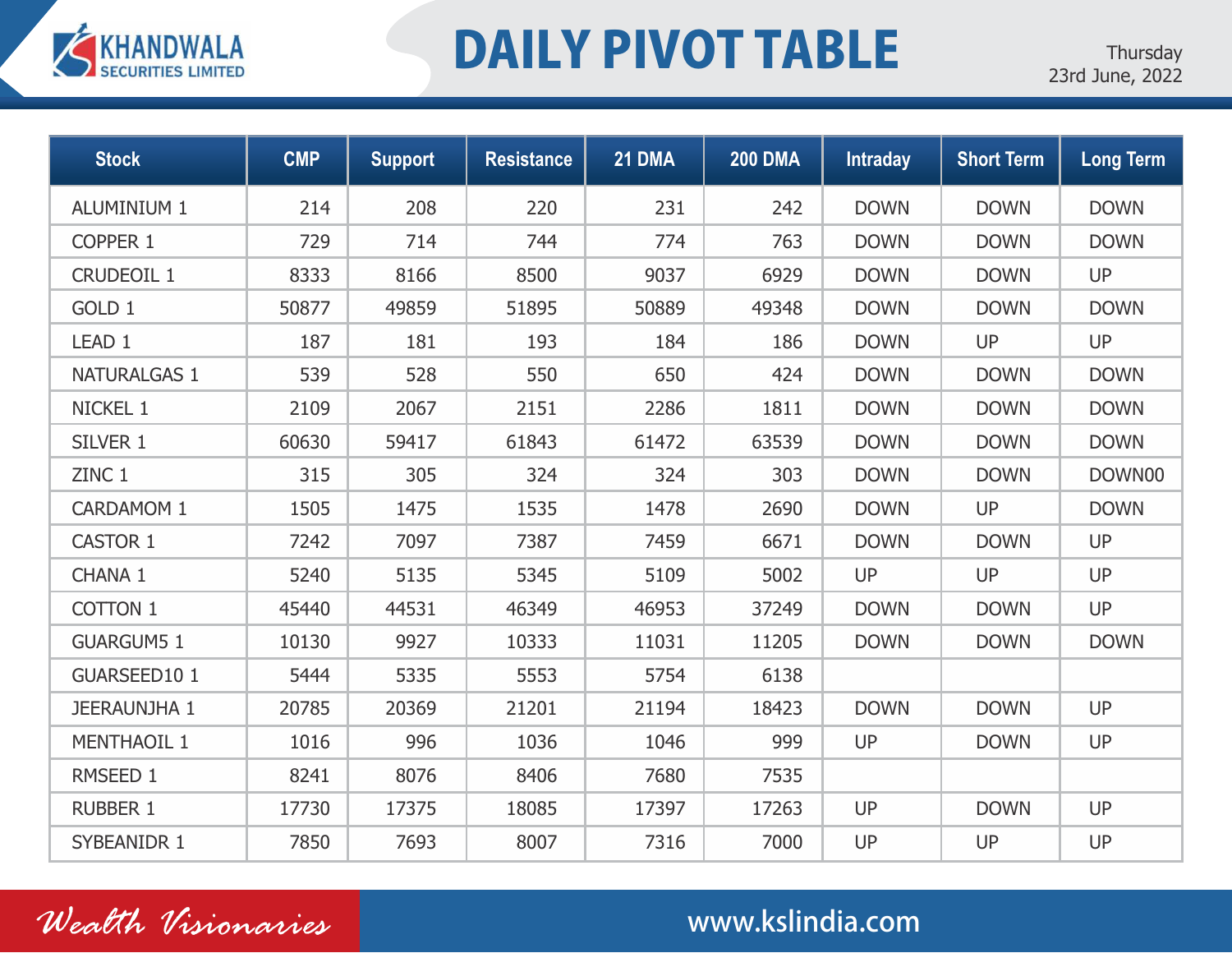

## **The Compass Example 2018** W.Direction at a glance

## **USD/INR still appears strong**

| <b>Instrument</b>                | <b>LTP</b> | <b>S1</b> | <b>S2</b> | R1    | <b>R2</b> | <b>Bias</b>     | <b>TRADING STRATEGY</b>                                                                                                                                                                                        |
|----------------------------------|------------|-----------|-----------|-------|-----------|-----------------|----------------------------------------------------------------------------------------------------------------------------------------------------------------------------------------------------------------|
| <b>MCX GOLD</b>                  | 50921      | 49775     | 48651     | 51660 | 53001     | Positive        | Gold prices likely to witness further upmove. Key support at 49775.<br>Intraday Strategy: Buy at CMP, targeting 51660/53001 with stop at<br>49671.                                                             |
| <b>MCX SILVER</b>                | 60698      | 60350     | 58301     | 62001 | 63651     | Positive        | Silver prices underperformed Gold in yesterday's trade but positive bias<br>remains. Intraday strategy: Buy at CMP, targeting 62001/63651 with stop<br>at 60350.                                               |
| MCX CRUDE OIL                    | 8392       | 8201      | 8001      | 8575  | 8801      | <b>Negative</b> | Crude Oil likely to tumble as technical landscape still appears weak.<br>Intraday Strategy: Sell at CMP, targeting 8201/8001 mark. Strict Stop at<br>8621.                                                     |
| <b>MCX COPPER</b>                | 730.00     | 722       | 701       | 745   | 785       | Negative        | Selling on strength preferred strategy for Copper as well. Intraday<br>strategy: Sell between 733-735 zone. Targets 722/701. Strict stop at 747.                                                               |
| <b>MCX NATURAL</b><br><b>GAS</b> | 537.9      | 501       | 475       | 551   | 581       | <b>Negative</b> | Natural Gas prices witnessing too many whipsaws. Intraday Strategy: Sell<br>at CMP, targeting 501/475/447 zone. Stop at 546.                                                                                   |
| <b>USD-INR</b>                   | 78.36      | 77.91     | 77.00     | 79.00 | 82.00     | Positive        | USD/INR price likely to continue with its ascent. Key support now seen at<br>77.91 zone. Interweek hurdles now seen at 79 zone. Interweek Strategy:<br>Buy at CMP, targeting 79/82 mark. Strict Stop at 77.87. |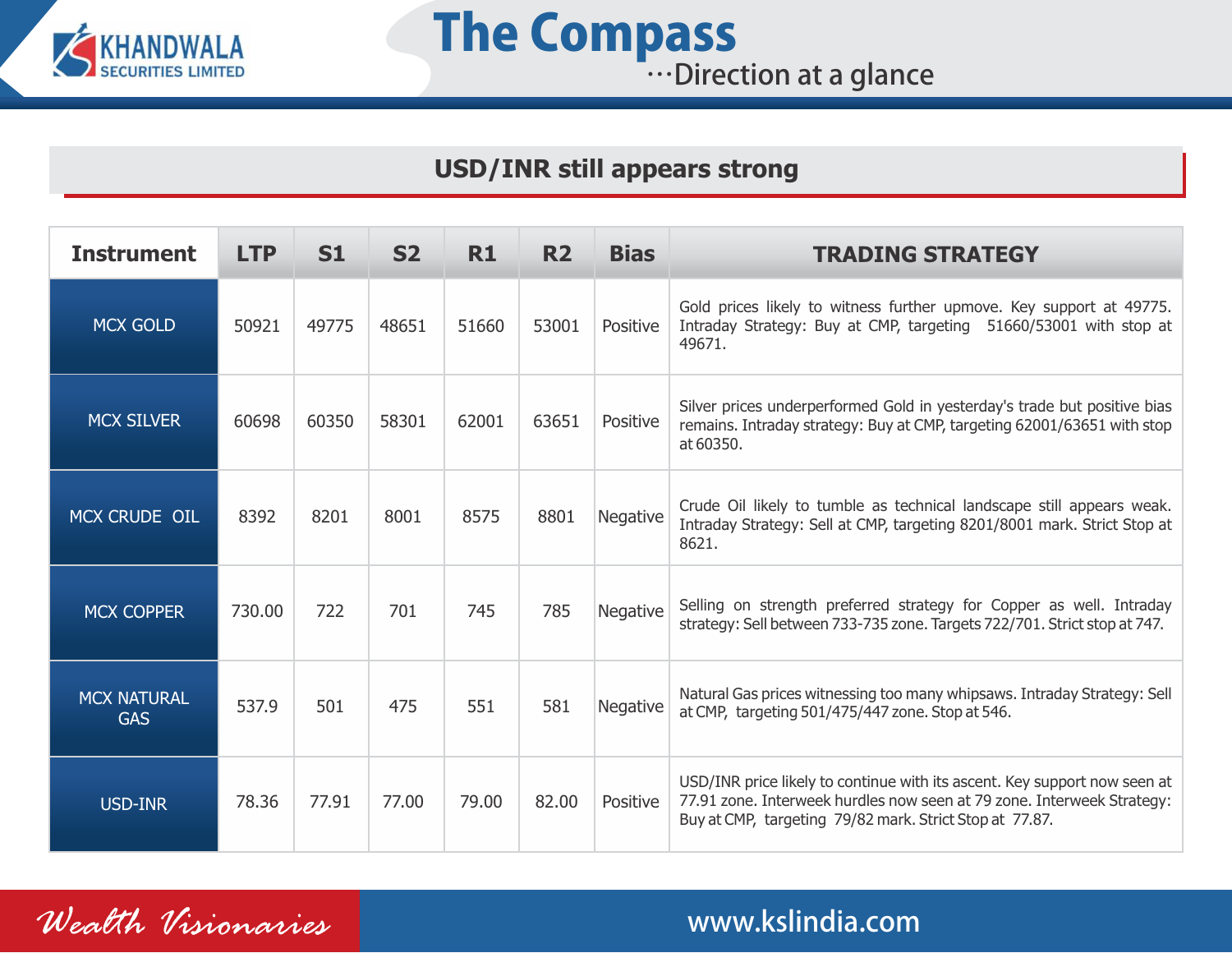

## **Short covering + Value Buying likely to take Dow Jones upwards**

| <b>Instrument</b>             | <b>LTP</b> | <b>S1</b> | <b>S2</b> | <b>R1</b> | <b>R2</b> | <b>Bias</b> | <b>TRADING STRATEGY</b>                                                                                                                |
|-------------------------------|------------|-----------|-----------|-----------|-----------|-------------|----------------------------------------------------------------------------------------------------------------------------------------|
| GOLD (USD)                    | 1841       | 1822      | 1801      | 1865      | 1901      | Positive    | Buying on dips preferred for Gold Prices. Interweek Strategy: Buy<br>between 1834-1838 zone. Targets 1865/1901 mark with stop at 1822. |
| SILVER (USD)                  | 21.46      | 20.45     | 19.45     | 22.45     | 24.00     | Positive    | Silver too appears buy on dips. Interweek Strategy: Buy at CMP. Targets<br>23.57/25 mark with stop at 21.15.                           |
| <b>WTI CRUDE</b><br>OIL (USD) | 105.97     | 102       | 96        | 115       | 121       | Negative    | Oil prices likely to witness more slide. Interweek strategy: Establish Sell<br>positions at CMP. Targets 102/96/89 zone. Stop at 115.  |
| EUR/USD                       | 1.0577     | 1.0321    | 1.0201    | 1.0575    | 1.0721    | Negative    | Interweek Strategy: Establish Sell positions at CMP. Targets<br>1.0321/1.0201 with stop at 1.0575.                                     |
| <b>US Dollar Index</b>        | 103.88     | 102.35    | 97.05     | 107.00    | 111.00    | Positive    | Interweek Strategy: Buy at CMP. Targets 107/111 with stop at 102.35.                                                                   |
| <b>DOW JONES</b>              | 30681      | 30166     | 29451     | 30891     | 31451     | Positive    | Interweek Strategy: Establish Buy positions at CMP. Targets<br>30891/31451/32001 mark with stop at 30166.                              |

*Wealth Visionaries* www.kslindia.com